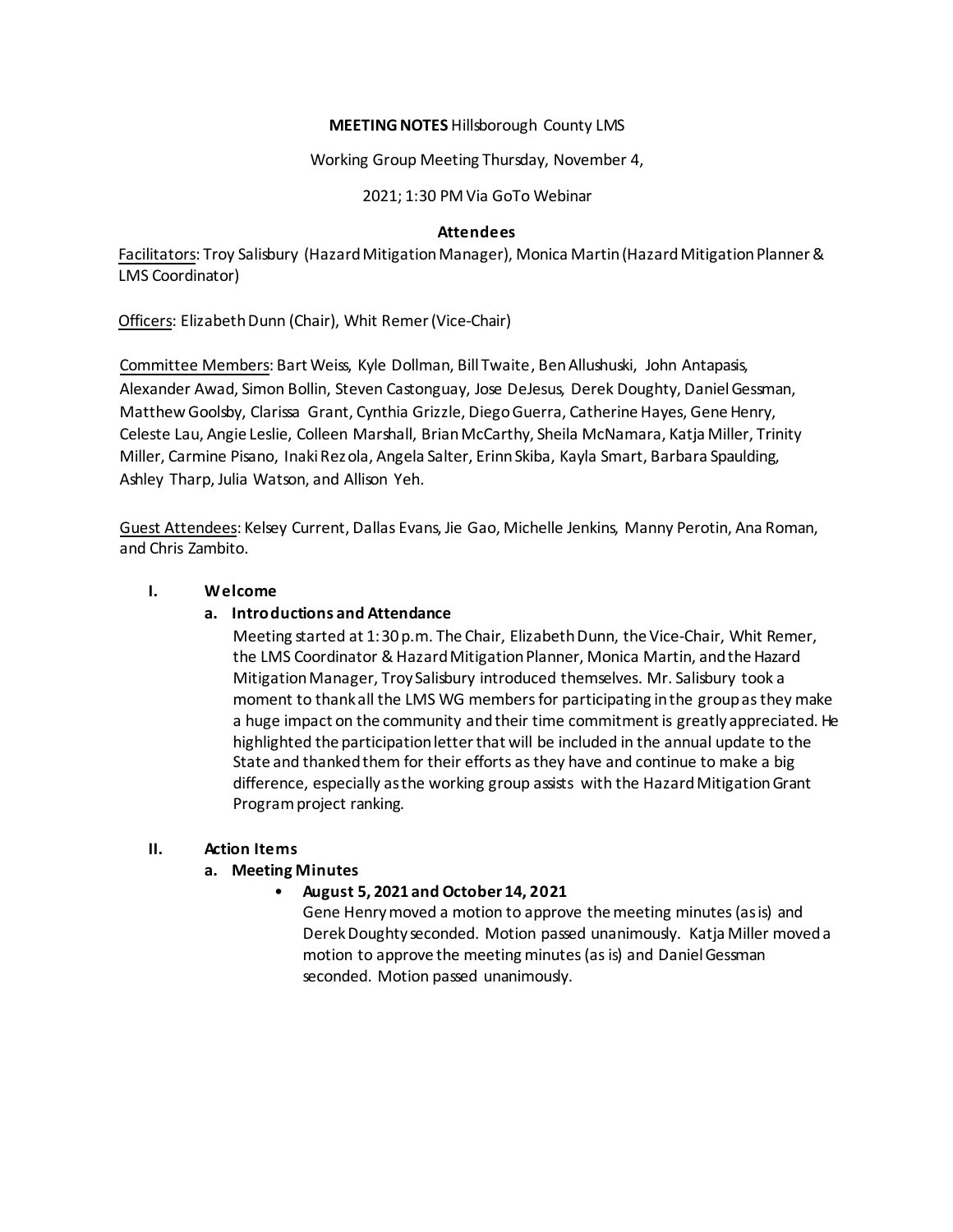# **b. Annual LMS WG Officer Elections**

# • **Chair and Vice-Chair**

Mr. Salisbury advised yearly elections are here, as mentionedin previous meetings. He highlightedWhit Remer's(Cityof Tampa – Sustainability & Resilience) interest involunteering to be Chair, andJose DeJesus's (Port of Tampa)interest involunteering tobe Vice-Chair forthe LMSWG for 2022. Ms. Dunn opened the floor for any additional volunteers and/or nominations for both officer positions. No additional nameswere offered. Mr. Salisbury and Mr. Henry took a moment to acknowledge Ms. Dunn's efforts throughout her years asthe LMS WG Chair andexpress the group's gratitude for her leadership in the community at-large.

Mr. Henry made a motion to add a future agenda itemtocreate a subcommittee to identify public outreachopportunities regarding the LMS. Mr. Salisbury stated that this can be added without a motion. Mr. Henry withdrew his motion.

Gene Henrymoved a motion for Jose DeJesusto be Vice-Chair and Alexander Awad seconded. Motion passed unanimously. Alexander Awad moveda motion for Whit Remertobe Chair and Angela Salter seconded. Motion passed unanimously.

### **c. LMS Amendment**

# • **Amendmentto the LMS and theOffice of Emergency Management EMAP Accreditation** *(previously tabled)*

Mr. Salisbury advised this has been brought before the group in previous meetings, and they now have access to the modifications Chris Zambito & his teamhave provided. Mr. Salisbury noted the changeswere relatively minor overall andhighlighted the County has been working withthe State to make sure no additional clearanceswere needed (aside from aligning with the Comprehensive EmergencyManagement Plan(CEMP). He also mentioned the memo that wassent to the working group, which will be provided to the State as well, which includes a list of all edits made. Mr. Salisbury advised these edits would be included in the annual LMSupdate to the State. Inaki Rezola noted the EMAP accreditation process is currently underway, this is part of the process, and the group will be advised once recertification received next year.

Gene Henrymoved a motion for the proposed LMS amendmentsto be approved and Inaki Rezola seconded. Motion passed unanimously.

# **d. RetroactiveAddition to LMS Project List**

### • **Gibsonton Septic-to-Sewer Project***(previously discussed)*

Ms. Martinadvised this has been brought before the groupduring the August meeting, asthe project wassubmitted to the FDEP'sWastewaterGrant Program (2021) in July, and it has since received funding (\$20,350,000). She quickly remindedthe group of the project'sscope, to create a vacuumsewer system in Gibsonton. Ms. Martinadvised it is being brought before the group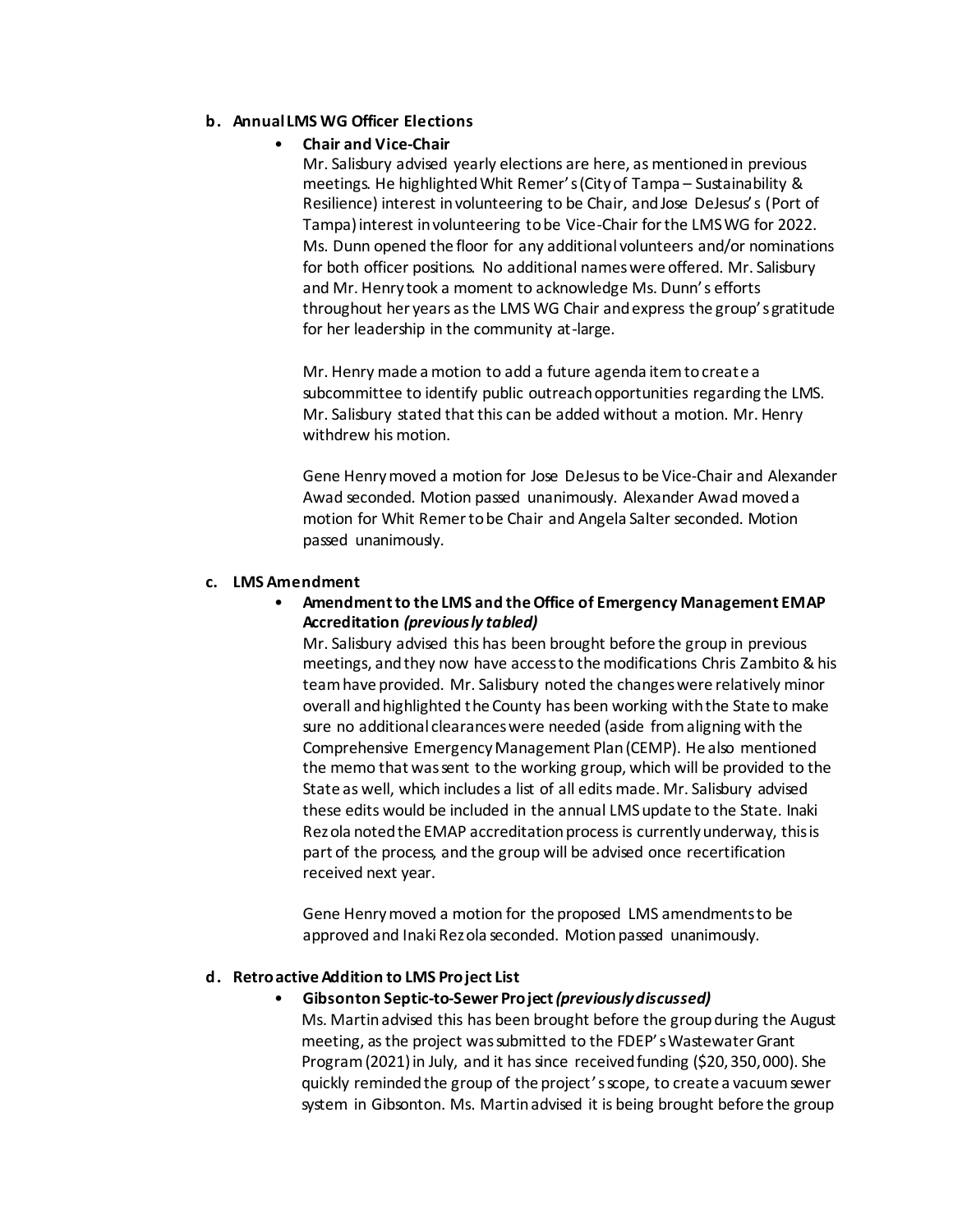as an update, it is fully funded (FDEP, localfunds), and should be added to the LMS Project List to track the progress.

DerekDoughtymoved a motion to retroactivelyaddthe Gibsonton Septic-to-Sewer Project to the LMS Project List and Diego Guerra seconded. Motion passed unanimously.

#### **e. Project Additions to LMS Project List**

#### • **City of Tampa**

Mr. Salisbury advised County staff hasreviewedall projects listed (for City of Tampa, Temple Terrace, andUnincorporatedCounty), andthey all fell in line with the mitigation projects that were either on the list in the past or were currently on the list. He highlighted some of these are funded, some are not, noting they are being added to the list to show what is being done in the County (including tracking their progress), show projectsthat help advance the group's cause, keep the County/cities safe, and to also prepare for grants thatrequire projects be listed on the LMS Project List/receive support from the LMS WG.

Ms. Martinaddedthe LMS WG reviewed & approved the 2020/21 project list during the December 2020/January 2021 meetings (which had been available on the LMS WG webpage since approval) and the group received themost updated list in preparation for this meeting. Moving forward, 6-month updates will be provided, andadditional data willbe collected from the group. Mr. Salisbury added the intention is tocreate a map with all the project locations/data, similar to the Hazard Mitigation map, to highlight the information we are collecting.

Gene Henry moved a motion to add, as a batch, all of City of Tampa's projects **(Fire Rescue Stations #9, 12, 18 – to be approved andaddedindividually [all newprojects])**tothe LMS Project List and DanielGessman seconded. Motion passed unanimously.

#### • **City of Temple Terrace**

Angie Leslie moveda motion to add, as a batch, allof City of Temple Terrace'sprojects**(Fire Rescue Station #1/EOC, FireRescue Station #2, Whiteway, Maybole, BregarDrive [allnew] and Pleasant Terrace [archive to active])**– to be approved and added individually) to the LMSProject List and Cynthia Grizzle seconded. Motion passed unanimously.

#### • **Unincorporated HillsboroughCounty**

Katja Miller moveda motion to add, as a batch, all Unincorporated Hillsborough County's projects listed below to be approved and added individually to the LMS Project List and Kayla Smart seconded. Motion passed unanimously.

**[Archive to Active] - Flood Mitigation – 3 Projects**

70<sup>th</sup> St. over Delany Creek, S. Westshore Blvd over Cedar Canal, and 36<sup>th</sup> Ave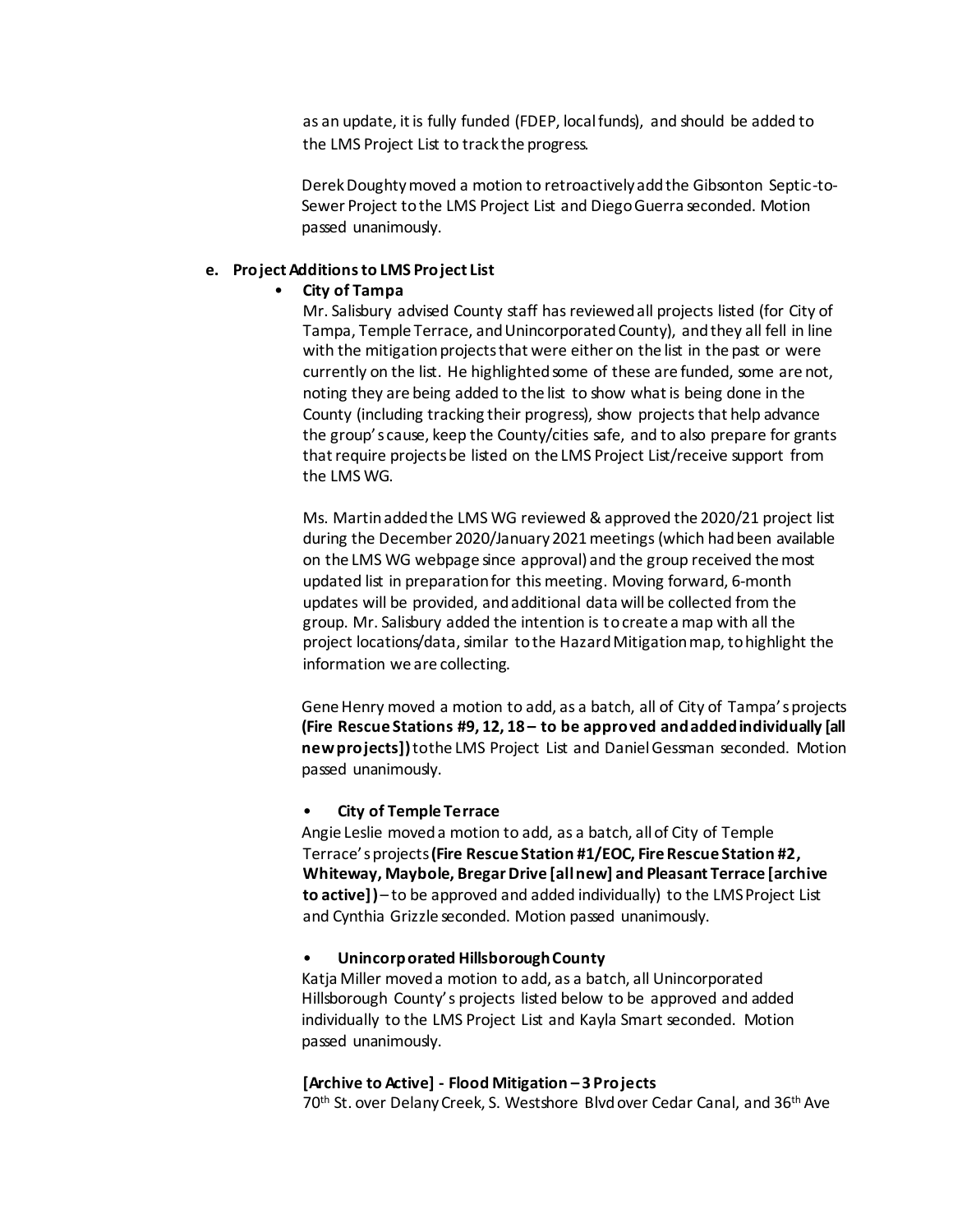over DelanyCreek

**[New] - StormwaterManagement/Flood Mitigation– 2 Projects** Lindawoods Street andCasey Road

**[New] - Infrastructure Protection/Wind Mitigation– 2 Projects** Span Wires and Phased Span Wires

**[New] - RetrofitDoorHardening – 17 Projects** Fire Stations #1, 2, 3, 9, 11, 12, 14, 16, 17, 18, 19, 21, 24, 26,28, 30, 33

**[New] - SafeRoomHardening Fire Stations – 4 Projects** Fire Stations #9, 20, 28, 42

**[New] - Critical Facility Generation – 6 Projects** Generatorsfor McLane, Pizzo, Pride, Tomlin, Turkey Creek, and Valrico

### **f. Annual LMS Update & Next Steps**

### • **Annual LMS Update for 2021/22**

Mr. Salisbury advised this year'sannual LMS update includes the LMS amendmentsmade to retainthe County's EMAPaccreditation. He also noted the compliance form, included in the annual update, may change, asthe latest version will not be available until December 2021. Changes, if any, are expectedto be minor asthey have in the past. Mr. Salisbury advised the goal is to present the annual LMS update before the BOCC in December 2021 (if not, in January2022 so it can be submitted to the State by the January 30, 2022 deadline) and it would be brought before the Planning Commission in the future as well, asrequested by the group.

Gene Henrymoved a motion to submit the annual LMS update tothe BOCC & the State and Katja Miller seconded. Motion passed unanimously.

#### **III. PotentialGrant Projects-** None

#### **IV. Grant Status/NewFunding Opportunities -** None

### **V. Floodplain Management/CRS Update**

### • **Floodplain Management**

Kyle Dollman highlighted the Coastal Flood Insurance Rate Map Update became effective October 7, 2021 and will continue tobe using them for floodplain management andregulatorydecisions. He noted there are two flood mitigation applications(Lindawoods Street& Casey Road) that are being submitted for HMGP. Mr. Dollmanadvised public outreachhas and continuesto be done through mailers, online, the mapchange viewer(swipeable to see the differences between themaps), etc. to update residents of the changes. Lastly, he addedthe historical elevation certificates are currently being placed into an online viewer and new ones will be added as they come in. The group will be updated once available.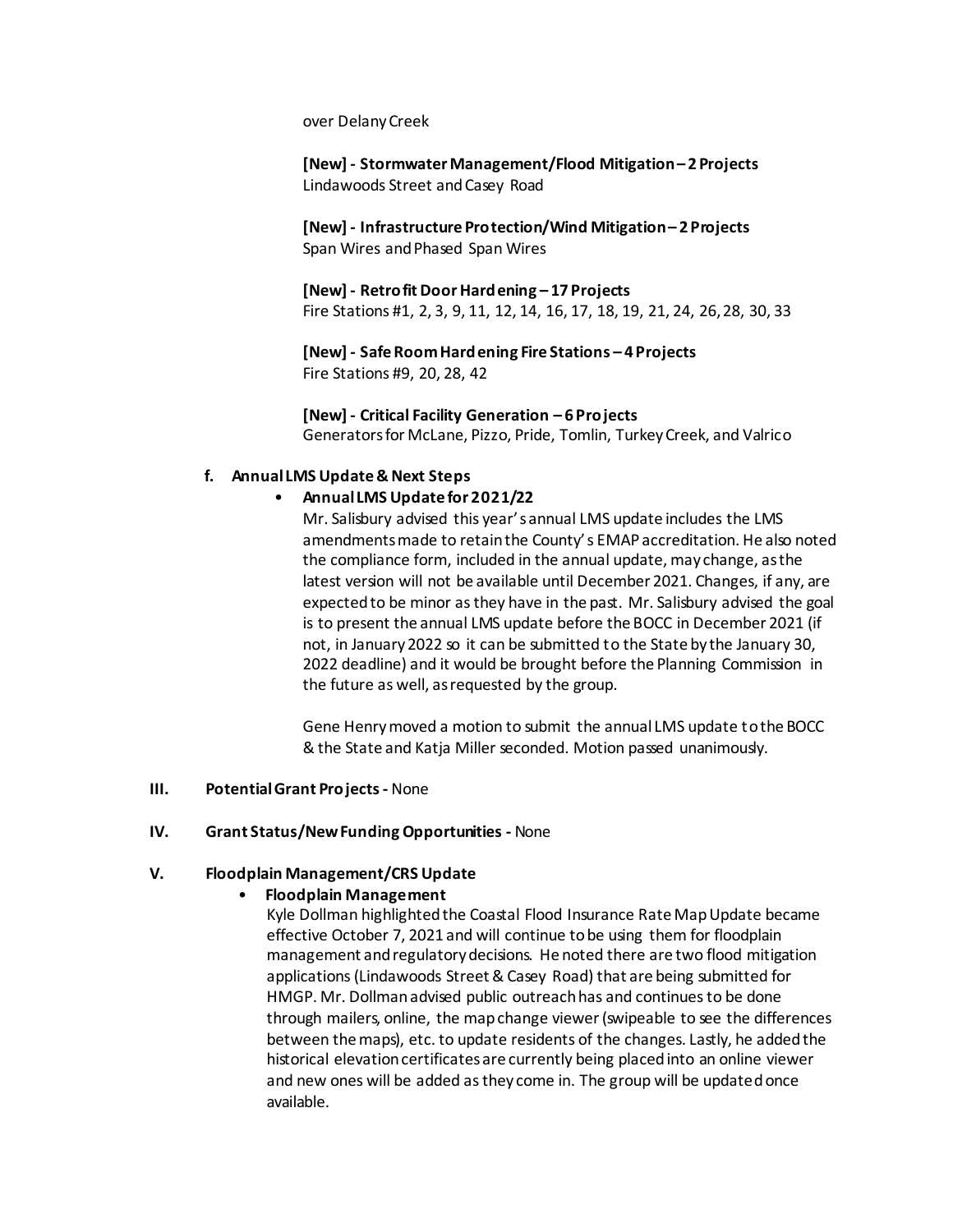# • **CRS Update**

Mr. Dollman mentioned the County is currently working ona Programfor Public Information (PPI), which is a document that canbe used to obtain extra points on the Community Rating System (CRS) for the County by providing an additional avenue to expand outreach messaging. He advised it can be the County only, or multi-jurisdictional, adding Christina Hummel, the CRS Coordinator, is currently working with the municipalitiesto see if they would like tobe included in the PPI.

Mr. Dollman addedthe County is also working on generating a construction certificate'smanagement procedure document, which is a new pre-requisite listed within the 2021 CRS manual addendum, highlighting howthe County will handle intake, new construction documents that pertain to floodplain management (ex: elevation certificates, floodplain certifications, etc.). He noted this will be completed before the regulatory3-year visit to the County that will occur next year and for the annual recertification next year.

Mr. Henry requestedthat Mr. Dollman provide the group with information regarding approved elevation certificates during future meetings. He also asked if a future presentation could be given to reacquaint the group with the tools available to themlike the floodplain management tools. Mr. Henry suggested adding a future agenda item to receive updates from each municipality on projects. This is already being done during the partner brief-outs.

# **VI. Update fromKey Stakeholders**

- **Unincorporated HillsboroughCounty**
	- **Innovation & Resiliency -** None
	- **Sustainability**

Sheila McNamara highlightedthe County is continuing with the development of the Sustainability Action Plan and finishing the Green House Gas(GHG)inventory for both unincorporated Hillsborough County and community-wide.

• **Emergency Management** Kayla Smart thanked the group for aligning the CEMP and the LMS so the County cancontinue to the EMAPaccredited.

- **Planning Commission** Mr. Guerra noted the Coastal Management Element which addresses sections within the Community Vulnerability Study (CVS) is up for adoption on December 16, 2021 at 6 pm.
- **Cities within Hillsborough County**
	- Mr. Remer noted the full inventory of their Green House Gas (GHG) inventory was released today and will help the City put carbon mitigation strategies into place. He also mentioned the City would be announcing a partnership to develop a Climate Action Plan which will include major hazard mitigation planning and projects, to which the City will be looking for funding sources for carbon and climate-mitigation projects.
- **University ofSouth Florida -**None